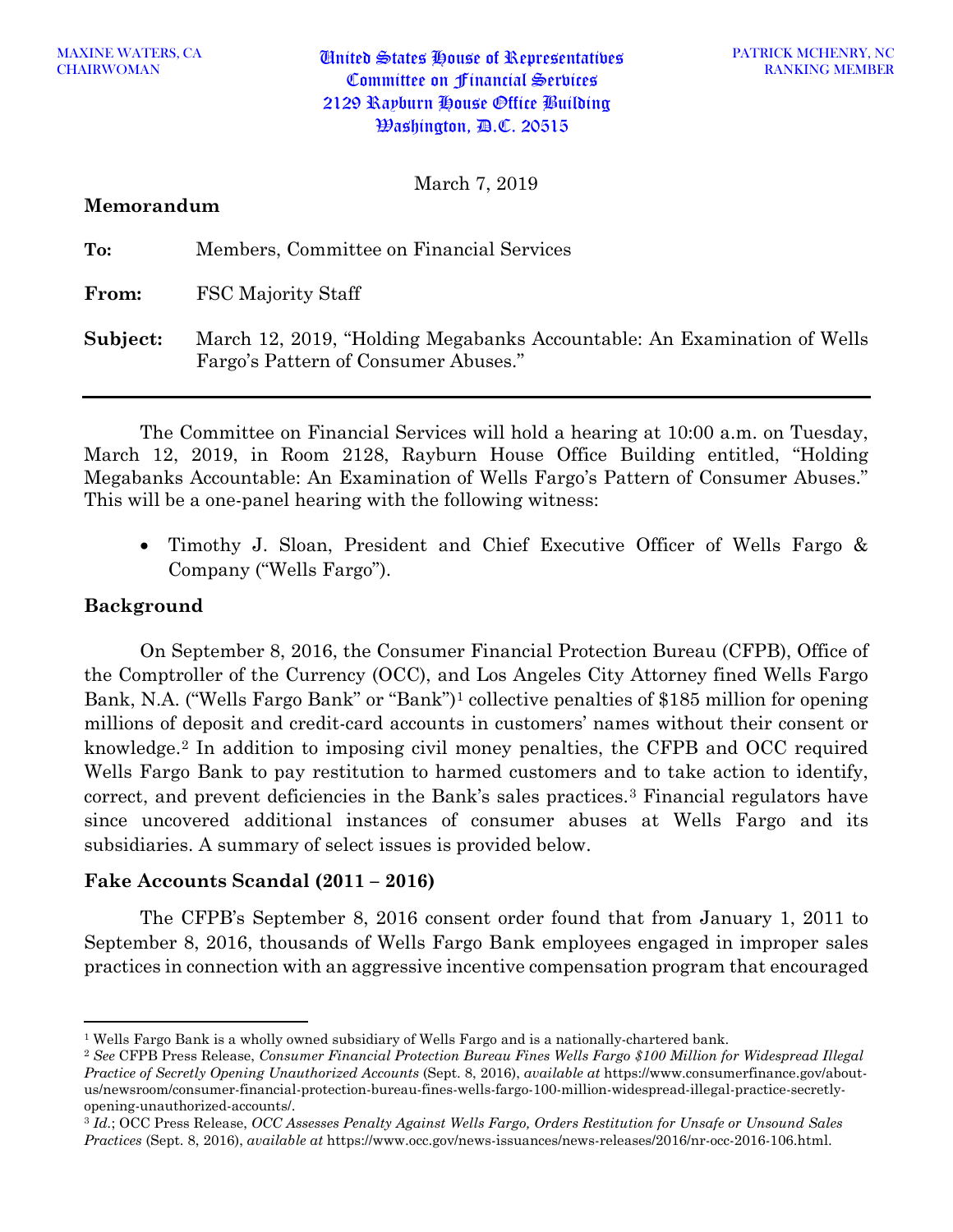employees to "cross-sell" banking products and services to existing customers.[4](#page-1-0) Wells Fargo employees: (1) opened unauthorized deposit accounts for existing customers; (2) submitted credit-card applications in customers' names without their authorization; and (3) enrolled customers in online-banking services and requested debit cards on their behalf without their knowledge or consent.

Based on Wells Fargo Bank's internal analysis, the CFPB also found that the Bank opened potentially 1.5 million unauthorized deposit accounts and 565,000 unauthorized credit-card accounts causing an estimated \$2.5 million in consumer harm.[5](#page-1-1) In August 2017, the Bank revised this total to 3.5 million accounts following a third-party review.[6](#page-1-2) Wells Fargo Bank reported that its customers incurred approximately \$6.1 million in erroneous banking fees.

In its 2018 10-K, Wells Fargo reported that it had "completed financial remediation for the customers" identified by the third-party review.<sup>[7](#page-1-3)</sup> However, because the CFPB and OCC orders remain open, it is unclear if these remediation efforts have satisfied regulators.

In response to the scandal, Wells Fargo Bank reportedly fired 5,300 employees who engaged in the fraudulent sales practices.[8](#page-1-4) Additionally, on September 13, 2016, Wells Fargo announced that it would end sales quotas for employees on January 1, 2017.[9](#page-1-5)

## **Abuses Involving Servicemembers (2006 – 2016)**

On September 29, 2016, the OCC announced[10](#page-1-6) a \$20 million penalty against Wells Fargo Bank for violating the Servicemembers Civil Relief Act (SCRA), which protects military members and their families from certain financial burdens during their active duty service.[11](#page-1-7) The OCC found that between 2006 and 2016, Wells Fargo Bank: (1) charged servicemembers higher rates on certain loans than allowed under the SCRA; (2) failed to accurately disclose servicemembers' active duty status to courts when those servicemembers faced eviction proceedings; and (3) repossessed servicemembers' vehicles without first obtaining a court order.[12](#page-1-8) In addition to ordering a \$20 million penalty and restitution for

l

<span id="page-1-3"></span><sup>7</sup> Wells Fargo Form 10-K for the Year Ending December 31, 2018, *available at*

<span id="page-1-0"></span><sup>4</sup> *See* CFPB Consent Order, *In the Matter of Wells Fargo Bank, N.A.* (Sept. 8, 2016), *available at* 

https://files.consumerfinance.gov/f/documents/092016\_cfpb\_WFBconsentorder.pdf (hereinafter, "CFPB Sales Practices Consent Order").

<span id="page-1-1"></span><sup>5</sup> *Id*.

<span id="page-1-2"></span><sup>6</sup> Wells Fargo Press Release, *Wells Fargo Reports Completion of Expanded Third-Party Review of Retail Banking Accounts, Paving Way to Complete Remediation Effort* (Aug. 31, 2017), *available at* https://newsroom.wf.com/pressrelease/wells-fargo-reports-completion-expanded-third-party-review-retail-banking-accounts.

https://www08.wellsfargomedia.com/assets/pdf/about/investor-relations/sec-filings/2018/exhibit-13.pdf.

<span id="page-1-4"></span><sup>8</sup> Matt Egan, *5,300 Wells Fargo Employees Fired Over 2 Million Phony Accounts*, CNN (Sept. 9, 2016), *available at*  https://money.cnn.com/2016/09/08/investing/wells-fargo-created-phony-accounts-bank-fees/index.html.

<span id="page-1-5"></span><sup>9</sup> Wells Fargo Press Release, *Wells Fargo to Eliminate Product Sales Goals for Retail Bankers* (Sept. 13, 2016) *available at* https://newsroom.wf.com/press-release/corporate-and-financial/wells-fargo-eliminate-product-sales-goals-retailbankers.

<span id="page-1-6"></span><sup>10</sup> OCC Press Release, *OCC Assesses Penalty Against Wells Fargo; Orders Restitution for Violations of the Servicemembers Civil Relief Act* (Sept. 29, 2016), *available at* https://www.occ.gov/static/enforcement-actions/ea2016- 081.pdf.

<span id="page-1-7"></span><sup>11</sup> 50 U.S.C. §§ 3901-4043.

<span id="page-1-8"></span><sup>12</sup> OCC Press Release (Sept. 29, 2016), *supra* n. 10.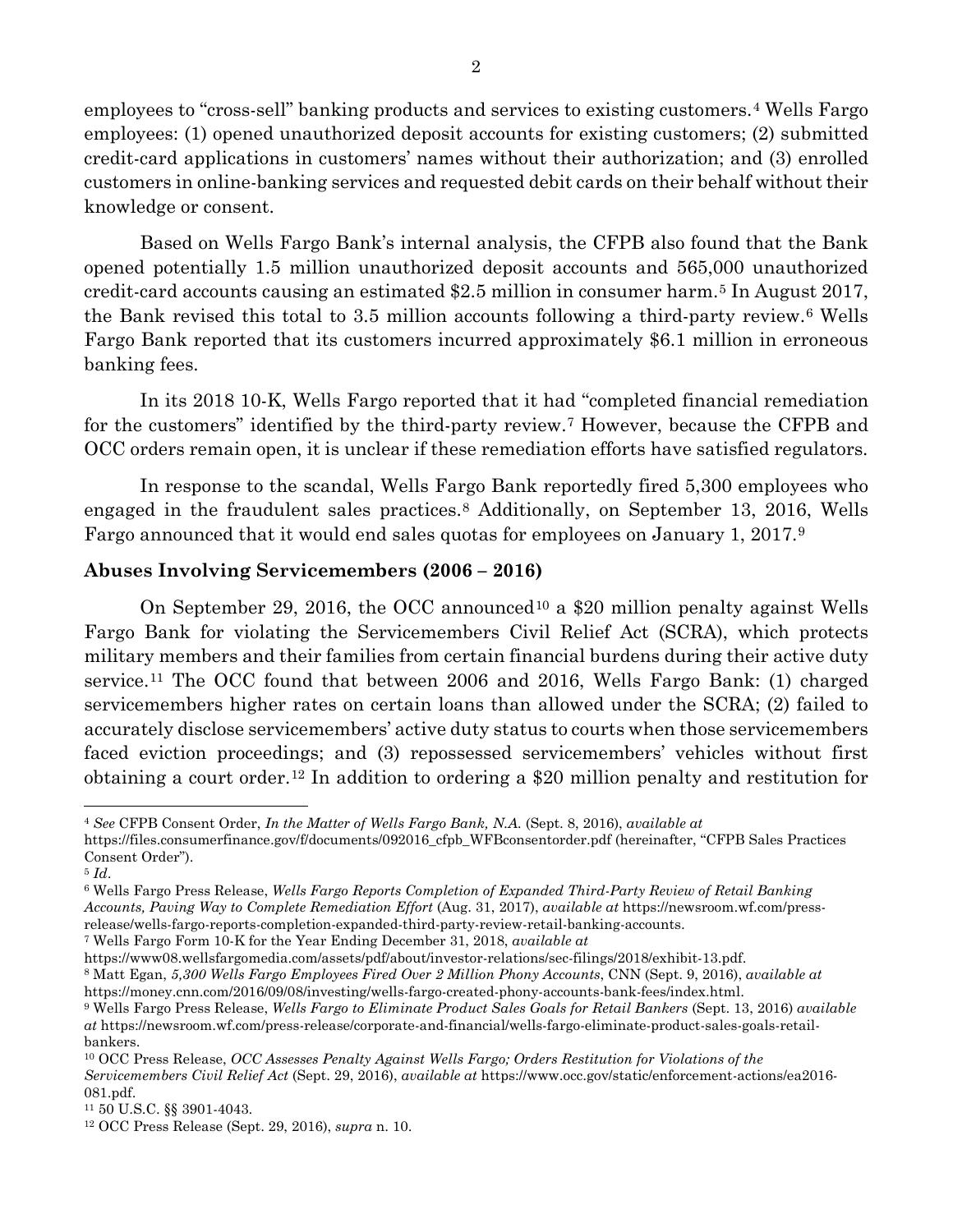affected servicemembers, the OCC gave the Bank 60 days to develop written SCRA compliance and audit programs.[13](#page-2-0) The OCC closed its September 29, 2016 consent order on June 18, 2018.[14](#page-2-1)

In a parallel action, the Department of Justice (DOJ) settled with Wells Fargo Bank for its SCRA violations involving the unlawful repossession of servicemembers' vehicles.[15](#page-2-2) A National Guardsman tipped the DOJ off to Wells Fargo Bank's misconduct after the Bank repossessed his used car while he was preparing to deploy to Afghanistan. The Bank then tried to collect more than \$10,000 from the Guardsman to cover the difference between his loan balance and the resale value of his car.[16](#page-2-3)

Pursuant to the DOJ's consent order, the Bank paid a \$60,000 fine and \$10,000 in restitution to each of the 863 affected servicemembers, plus any lost equity in the vehicle with interest (i.e.,  $$10,183,950$  in total restitution).<sup>[17](#page-2-4)</sup>

# **Widespread Consumer Abuses and Compliance Breakdowns**

In response to the firm's "recent and widespread consumer abuses and other compliance breakdowns," the Federal Reserve Board (FRB) announced on February 2, 2018, that it was indefinitely restricting Wells Fargo's growth until the firm improved its governance and compliance programs. The FRB found that Wells Fargo had pursued a business strategy that prioritized growth over risk management. According to the FRB, Wells Fargo's failure to maintain an effective firm-wide risk management framework undermined its board of directors' awareness of serious compliance breakdowns. The FRB gave the firm 60 days to submit written plans to improve its governance and risk management processes, including strengthening the effectiveness of its board oversight.

In December 2018, Reuters reported that the FRB rejected Wells Fargo's compliance plans because they failed to include sufficient checks on the company's management.[18](#page-2-5)

<span id="page-2-0"></span>l <sup>13</sup> OCC Consent Order, *In the Matter of Wells Fargo Bank* (Sept. 29, 2016), *available at*  https://www.occ.gov/static/enforcement-actions/ea2016-081.pdf.

<span id="page-2-1"></span><sup>14</sup> OCC Order Terminating the Consent Order, *In the Matter of Wells Fargo Bank* (June 18, 2018), *available at*  https://www.occ.gov/static/enforcement-actions/ea2018-056.pdf.

<span id="page-2-2"></span><sup>15</sup> DOJ Press Release, *Justice Department Reaches \$4 Million Settlement with Wells Fargo Dealer Services for Illegally Repossessing Servicemembers' Cars* (Sept. 28, 2016), *available* https://www.justice.gov/opa/pr/justice-departmentreaches-4-million-settlement-wells-fargo-dealer-services-illegally https://www.justice.gov/opa/file/899191/download. <sup>16</sup> *Id.*

<span id="page-2-4"></span><span id="page-2-3"></span><sup>&</sup>lt;sup>17</sup> At the time of the settlement, the DOJ announced that 413 servicemembers were eligible to receive compensation. Wells Fargo subsequently identified an additional 450 affected servicemembers. *See* DOJ Press Release, *Justice Department Obtains \$5.4 Million in Additional Relief to Compensate Servicemembers for Unlawful Repossessions by Wells Fargo Dealer Services* (Nov. 14, 2017), *available at* https://www.justice.gov/opa/pr/justice-department-obtains-54 million-additional-relief-compensate-servicemembers-unlawful.

<span id="page-2-5"></span><sup>18</sup> Patrick Rucker, *Wells Fargo reform plans fail to satisfy Fed after scandals: sources*, Reuters (Dec. 6, 2018), *available at*  https://www.reuters.com/article/us-wells-fargo-fed-balance/wells-fargo-reform-plans-fail-to-satisfy-fed-after-scandalssources-idUSKBN1O513O?feedType&.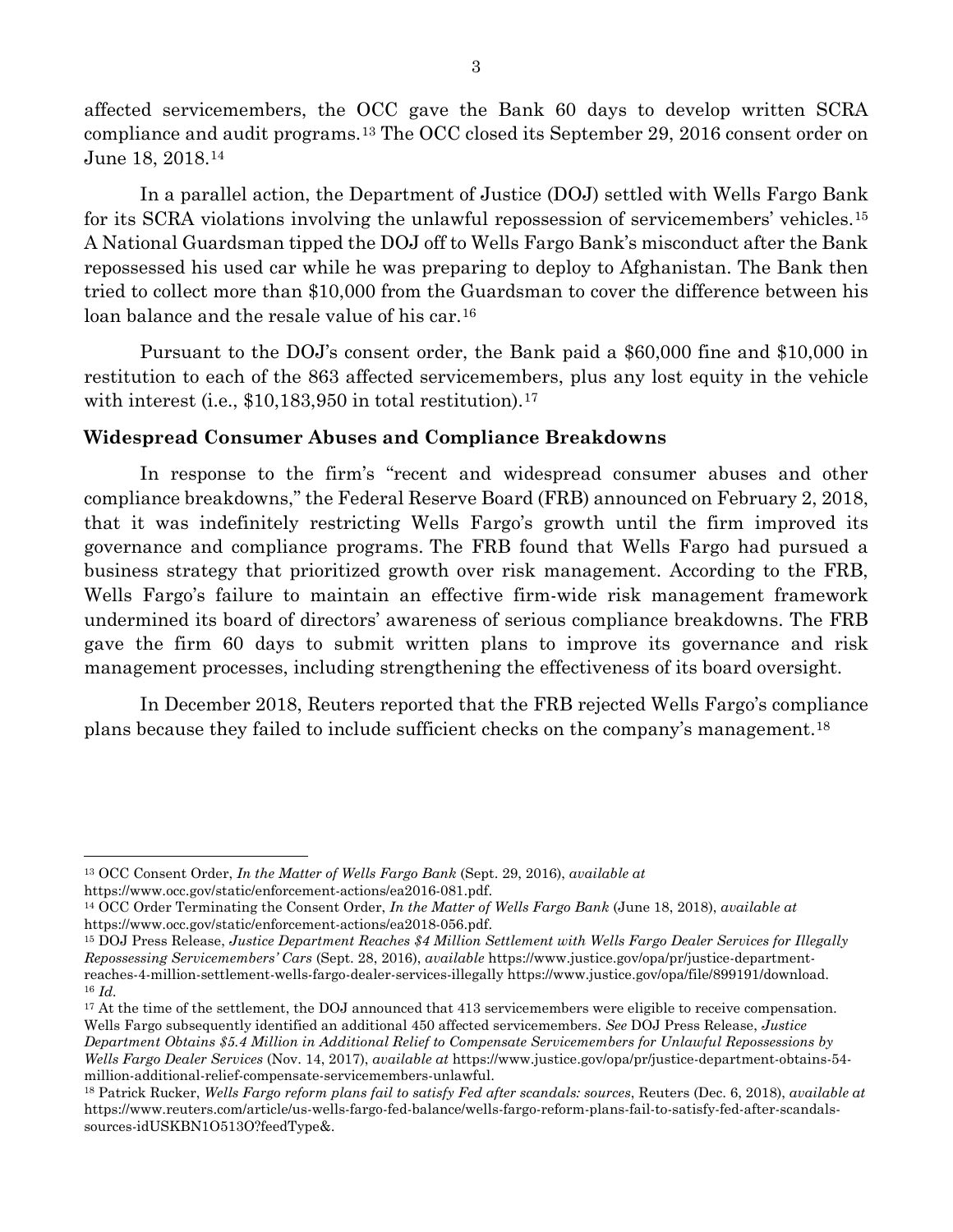#### **Mortgage and Auto Lending Failures (2005 – 2016)**

On April 20, 2018, the CFPB and OCC announced coordinated settlements with Wells Fargo Bank for consumer abuses in two of the Bank's loan-related programs.[19](#page-3-0) The CFPB found that from September 2013 through February 2017, Wells Fargo Bank inappropriately charged prospective home loan borrowers fees for extending the period for a mortgage interest-rate lock. According to the CFPB, the Bank's loan officers inconsistently applied its extension fee policy and improperly charged borrowers fees, including when the Bank's own delay created the need for extension.[20](#page-3-1)

The CFPB also found that between October 2005 and September 2016, Wells Fargo Bank purchased unnecessary or duplicative collateral-damage insurance (called "forceplaced insurance") for hundreds of thousands of borrowers' vehicles and financed the coverage by adding the costs to borrowers' auto-loan balance. On average, these borrowers paid over \$1,000 a policy for needless insurance coverage. Borrowers who failed to pay the force-placed insurance charges faced additional fees and, in some instances, experienced delinquency, loan default, and even repossession of their vehicles. Wells Fargo Bank acknowledged that at least 27,000 of its customers may have had their vehicle repossessed following defaults arising from the additional costs of force-placed insurance. In response to this misconduct, the CFPB assessed a record \$1 billion penalty against the Bank.[21](#page-3-2)

The OCC found that Wells Fargo Bank's violations resulted from "deficiencies in the bank's enterprise-wide compliance risk management program that constituted reckless, unsafe, or unsound practices."[22](#page-3-3) The OCC imposed a \$500 million fine, which the CFPB credited toward its \$1 billion penalty, and required the Bank to submit written plans for customer remediation and an enterprise-wide compliance program.[23](#page-3-4)

In September 2018, Reuters reported that the OCC rejected the Bank's force-placed insurance remediation plan because the regulator was unconvinced that the plan would assure repayment to all affected customers.<sup>[24](#page-3-5)</sup> On October 2, 2018, the Comptroller of the Currency, Joseph M. Otting, testified to the Senate Banking Committee that the OCC was "not comfortable" with Wells Fargo's remediation progress to date.[25](#page-3-6)

<span id="page-3-1"></span><sup>20</sup> CFPB Consent Order, *In the Matter of Wells Fargo Bank, N.A.* (Apr. 20, 2018), *available at* 

- https://files.consumerfinance.gov/f/documents/cfpb\_wells-fargo-bank-na\_consent-order\_2018-04.pdf.
- <sup>21</sup> *Id.*

l

*Unsound Practices* (Apr. 20, 2018), *available at* https://www.occ.gov/news-issuances/news-releases/2018/nr-occ-2018- 41.html.

<span id="page-3-0"></span><sup>19</sup> *See* CFPB Press Release, *Bureau of Consumer Financial Protection Announces Settlement with Wells Fargo For Auto-Loan Administration and Mortgage Practices* (Apr. 20, 2018), *available at* https://www.consumerfinance.gov/aboutus/newsroom/bureau-consumer-financial-protection-announces-settlement-wells-fargo-auto-loan-administration-andmortgage-practices/.

<span id="page-3-3"></span><span id="page-3-2"></span><sup>22</sup> OCC Press Release, *OCC Assesses \$500 Million Penalty Against Wells Fargo, Orders Restitution for Unsafe or* 

<span id="page-3-4"></span><sup>23</sup> *Id.*

<span id="page-3-5"></span><sup>24</sup> Patrick Rucker, *Exclusive: U.S. regulators reject Wells Fargo's plan to repay customers – sources*, Routers (Sept. 11, 2018), *available at* https://www.reuters.com/article/us-wells-fargo-insurance-exclusive/exclusive-u-s-regulators-rejectwells-fargos-plan-to-repay-customers-sources-idUSKCN1LR2LG.

<span id="page-3-6"></span><sup>25</sup> Senate Committee on Banking, Housing, and Urban Affairs, *Hearing on Implementation of the Economic Growth, Regulatory Relief, and Consumer Protection Act* (Oct. 2, 2018).